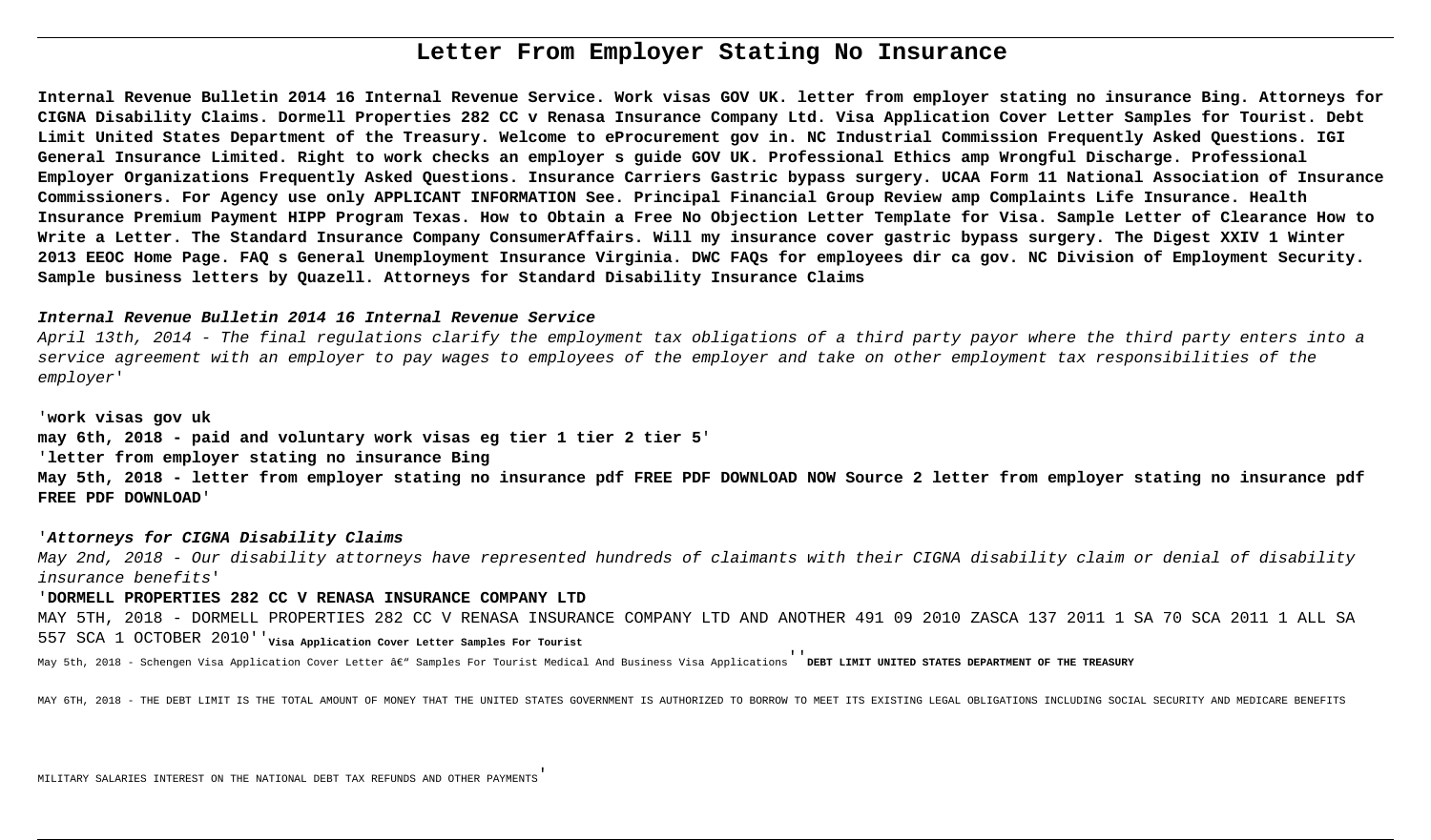### '**Welcome To EProcurement Gov In**

May 3rd, 2018 - The Mauritius Government Signed An MoU With The Andhra Pradesh Government On 13th August 2009 To Use AP S E Procurement Platform For Its Projects And In Its Administration''**NC Industrial Commission Frequently Asked Questions** May 2nd, 2018 - Frequently Asked Questions From Insurance Carriers The Following Are Answers To Some Of The Most Commonly Asked Questions From Insurers About North Carolina Workersâ€<sup>™</sup> Compensation'

## '**IGI General Insurance Limited**

May 2nd, 2018 - Home Insurance An Affordable Home Insurance Plan From The Company You Have Known And Trusted For Over 5 Decades Home Cover Gives You Comprehensive Coverage Against Any Accidental Damage Caused To Your Own Home Or Rented Property In Case Of Robbery Fire Accidents Or Natural Disasters For A Maximum Of Rs 20 Million'

# '**Right to work checks an employer s guide GOV UK**

May 15th, 2014 - How to carry out right to work checks why you need to do them and which documents you can use'

#### '**PROFESSIONAL ETHICS AMP WRONGFUL DISCHARGE**

MAY 5TH, 2018 - AT WILL EMPLOYMENT FUNDAMENTALLY AN AT WILL EMPLOYEE IN THE USA CAN BE TERMINATED AT ANY TIME AND FOR ANY REASON <del>A€</del> OR NO REASON AT ALL <del>A€</del> AND THE COURTS WILL NOT INTERVENE TO PROTECT THE EX

EMPLOYEE FROM ALLEGEDLY UNFAIR TREATMENT BY THE EMPLOYER

#### '**professional employer organizations frequently asked questions**

august 31st, 2013 - this is the frequently asked questions page for the professional employer organizations program administered by the texas department of licensing and regulation''**Insurance Carriers Gastric Bypass Surgery**

May 3rd, 2018 - Insurance Coverage And Weight Loss Surgery WE HAVE THE EXPERTISE TO GET YOU APPROVED The Surgical Treatment Of Morbid Obesity Is A Covered Benefit Under Many Insurance Policies Coverage Depends

On What Type Of Policy You Have And The Terms Within'

# '**ucaa form 11 national association of insurance commissioners**

may 1st, 2018 - 12 list any entity subject to regulation by an insurance regulatory authority that you control directly or indirectly the term <del>"control― including the terms "controlling ― "controlled by― and "under common control with― means the'</del>

## '**FOR AGENCY USE ONLY APPLICANT INFORMATION SEE**

MAY 4TH, 2018 - 7 SOCIAL SECURITY NUMBER 8 HAVE YOU WORKED FOR THIS EMPLOYER BEFORE YES NO'

# '**Principal Financial Group Review Amp Complaints Life Insurance**

May 4th, 2018 - Complaints Rating And Review Of Principal Financial Group Read Information About Principal S Claims Process Insurance Rates And Financial Strength'

# '**Health Insurance Premium Payment HIPP Program Texas**

May 4th, 2018 - Español What is HIPP HIPP is the Texas Medicaid program that helps families pay for employer sponsored health insurance premiums It is for families with at least 1 person who gets Medicaid'

# '**How to Obtain a Free No Objection Letter Template for Visa**

May 6th, 2018 - Luckily there are solutions and documents which help with proving that you will not overstay your Schengen Visa and that you will not attempt to remain in any EU country illegally''**Sample Letter of Clearance How to Write a Letter**